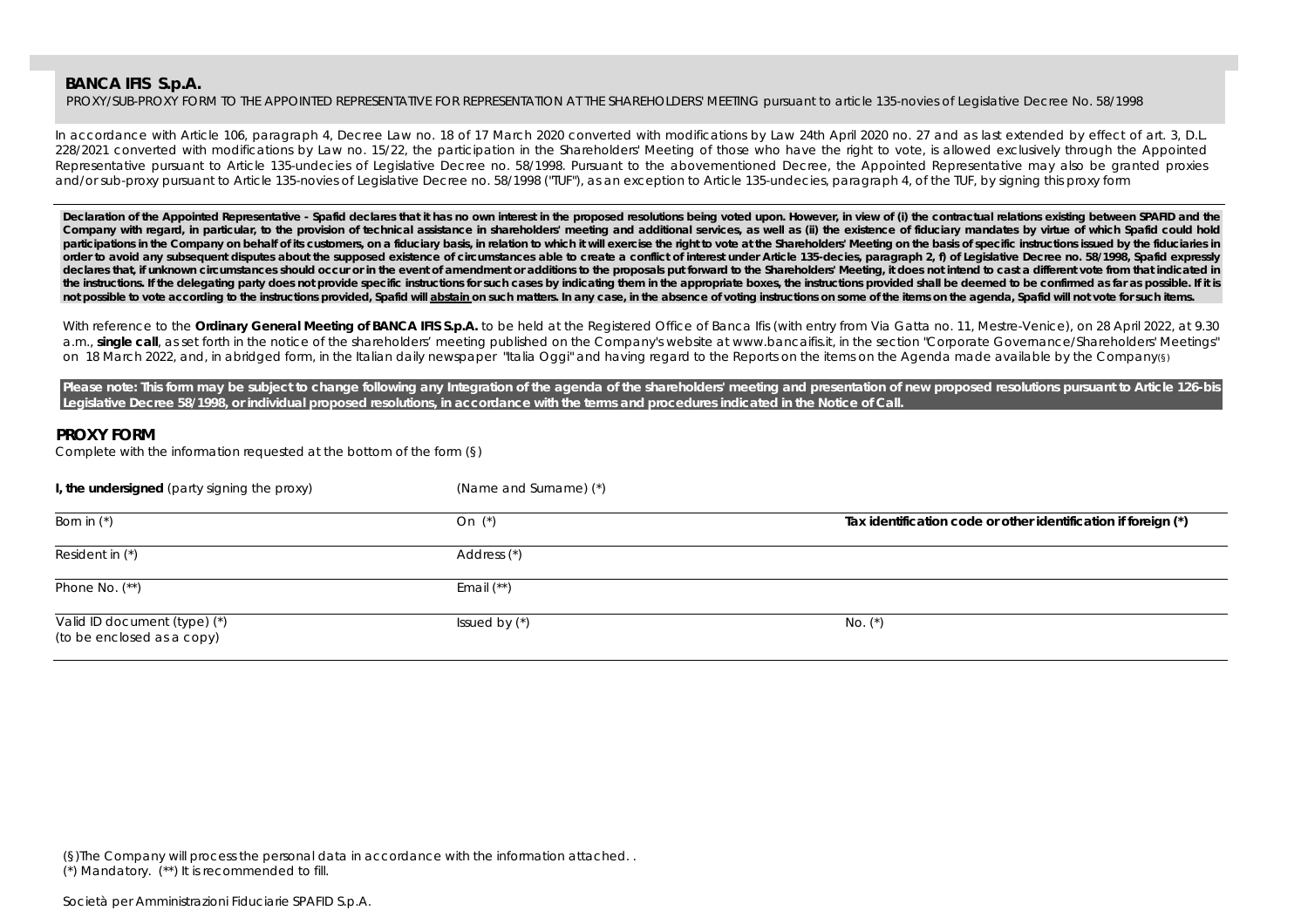PROXY/SUB-PROXY FORM TO THE APPOINTED REPRESENTATIVE FOR REPRESENTATION AT THE SHAREHOLDERS' MEETING pursuant to article 135-novies of Legislative Decree No. 58/1998

|                                                              | in quality of (tick the box that interests you) $(*)$ |                                                                                                                                                          |                                                                |  |
|--------------------------------------------------------------|-------------------------------------------------------|----------------------------------------------------------------------------------------------------------------------------------------------------------|----------------------------------------------------------------|--|
| shareholder with the right to vote                           | or if different from the share holder                 | $\Box$ legal representative or subject with appropriate representation powers (copy of the documentation of the powers of representation to be enclosed) |                                                                |  |
| (complete only if                                            | Name Surname / Denomination (*)                       |                                                                                                                                                          | Tax identification code or other identification if foreign (*) |  |
| the shareholder is<br>different from the<br>proxy signatory) | Born in $(*)$                                         | On $(*)$                                                                                                                                                 |                                                                |  |
|                                                              | Registered office / Resident in (*)                   |                                                                                                                                                          |                                                                |  |
| <b>Related to</b>                                            |                                                       |                                                                                                                                                          |                                                                |  |
|                                                              |                                                       |                                                                                                                                                          |                                                                |  |
|                                                              |                                                       | referred to the communication (pursuant to art. 83-sexies Legislative Decree n. 58/1998) (2) No __________________                                       |                                                                |  |

(to be filled in with information regarding any further communications relating to deposits)

DELEGATES/SUB DELEGATES SOCIETÀ PER AMMINISTRAZIONI FIDUCIARIE SPAFID S.P.A. ("SPAFID"), with registered office in Milan, Tax Code no. 00717010151, to participate and vote in the Shareholders' Meeting indicated above as per the instructions provided below.

#### **DECLARES**

- that he/she/it is aware that the proxy to the Appointed Representative might contain voting instructions even only in respect of some resolution proposals in the agenda and that in this case, the vote shall be expressed for the sole proposals in respect of which instructions have been granted;

- to have requested from the custodian the communication for participation in the Meeting as indicated above;

- that there are no reasons for incompatibility or suspension of the exercise of voting rights;

- (in the case of sub-delegation) to be in possession of the originals of the proxy forms conferred on him/her and to keep them for one year available for possible verification.

**AUTHORIZE** Spafid and the Company to the treatment of his/her/its personal data for the purposes and under the terms and conditions specified in the attached information document.

| $\sim$ |            |  |
|--------|------------|--|
|        | $\sqrt{2}$ |  |

 *(Place and Date) \* (*Signature) \*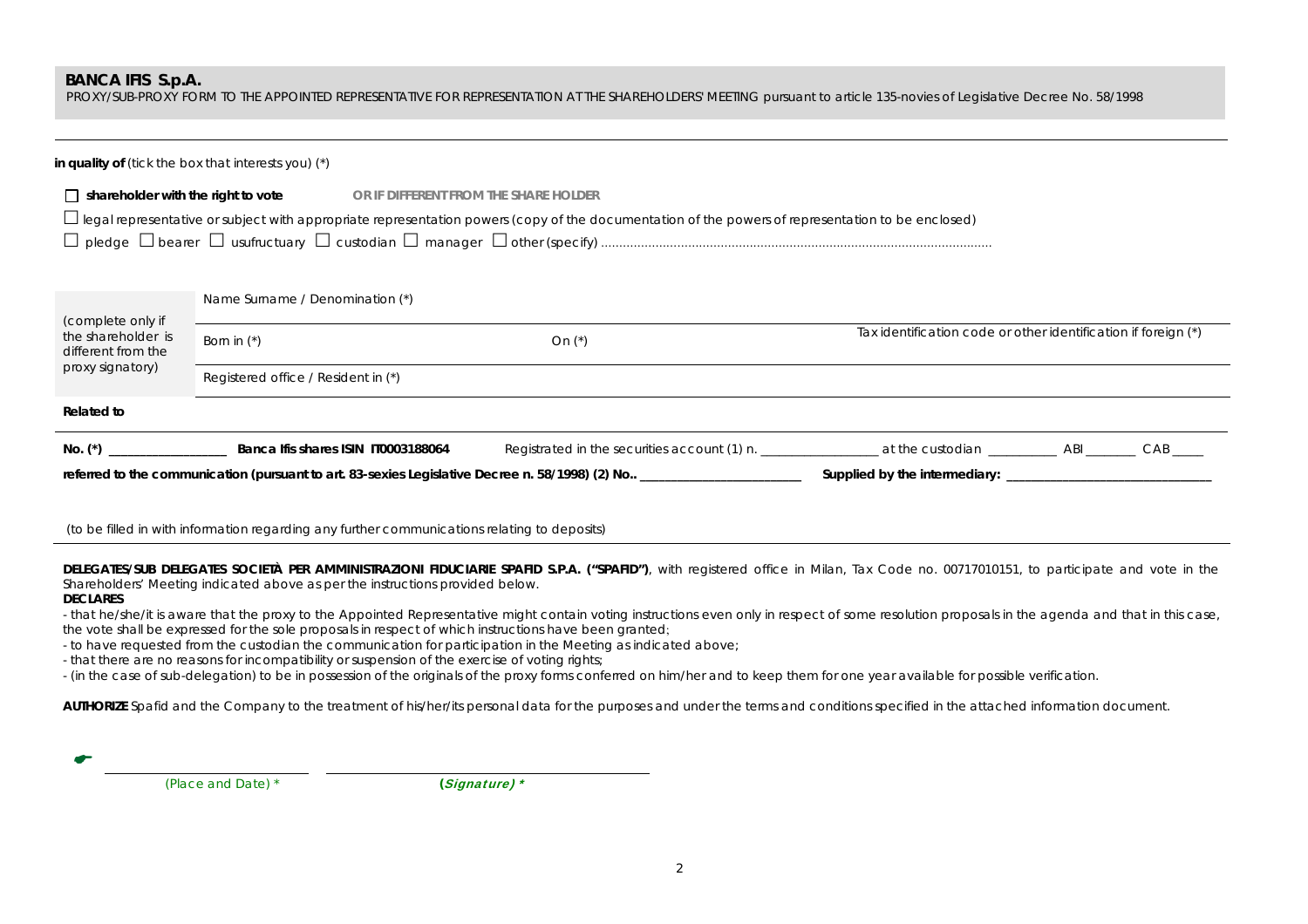PROXY/SUB-PROXY FORM TO THE APPOINTED REPRESENTATIVE FOR REPRESENTATION AT THE SHAREHOLDERS' MEETING pursuant to article 135-novies of Legislative Decree No. 58/1998

# **VOTING INSTRUCTIONS**

intended for the Appointed Representative only - Tick the relevant boxes

#### The undersigned (3) (*Personal details*)

*(indicate the holder of the right to vote only if different*  name and surname / denomination)

Hereby appoints Spafid to vote in accordance with the voting instructions given below at Ordinary General Meeting of BANCA IFIS to be held at the Registered Office of Banca Ifis (with entry from Via Gatta no. 11, Mestre-Venice), on 28 April 2022, at 9.30 a.m., single call**.**

## **RESOLUTIONS SUBJECT TO VOTING**

### **1. Financial statements at 31 December 2021:**

### **1.1 approval of the financial statements as at 31 December 2021, presentation of the consolidated financial statements as at 31 December 2021 and the consolidated nonfinancial statement pursuant to Legislative Decree no. 254 of 30/12/2016 - Sustainability Report;**

| Proposal of the Board of Directors                                                                                                        |                                         |                                                     | Tick only one<br>box | $\Box$ In Favour | $\Box$ Against | □ Abstain      |  |
|-------------------------------------------------------------------------------------------------------------------------------------------|-----------------------------------------|-----------------------------------------------------|----------------------|------------------|----------------|----------------|--|
| If circumstances occur which are unknown or in the event of a vote on amendments or additions to the resolutions submitted to the meeting |                                         |                                                     |                      |                  |                |                |  |
| Tick only one box                                                                                                                         |                                         | <b>Modify the instructions</b> (express preference) |                      |                  |                |                |  |
| $\Box$ confirms the instructions                                                                                                          | $\blacksquare$ revokes the instructions | $\Box$ In Favour :                                  |                      |                  | □ Against      | $\Box$ Abstain |  |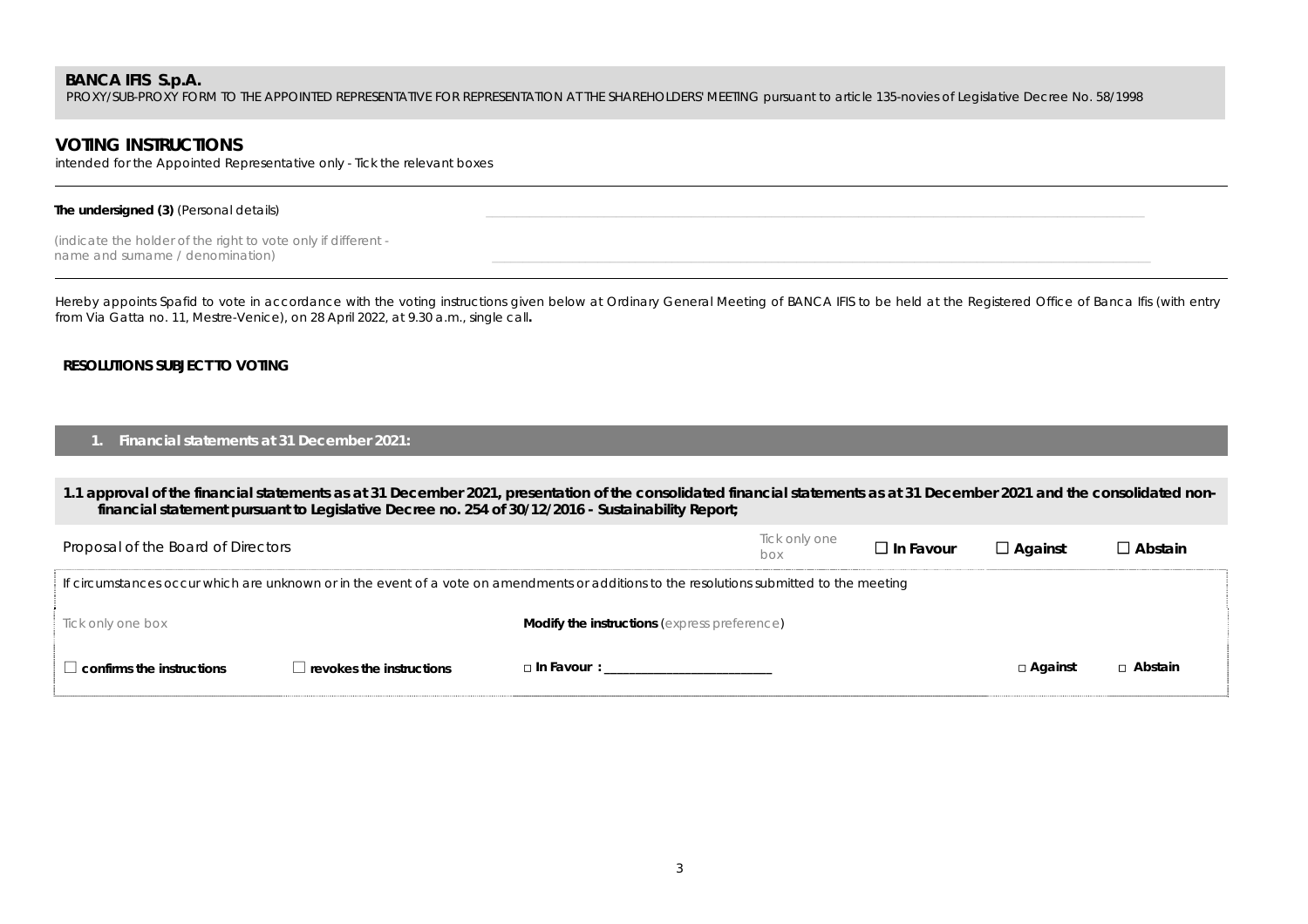PROXY/SUB-PROXY FORM TO THE APPOINTED REPRESENTATIVE FOR REPRESENTATION AT THE SHAREHOLDERS' MEETING pursuant to article 135-novies of Legislative Decree No. 58/1998

| 1.2 allocation of the period result; |                                 |                                                                                                                                                                              |                      |                  |                |                |
|--------------------------------------|---------------------------------|------------------------------------------------------------------------------------------------------------------------------------------------------------------------------|----------------------|------------------|----------------|----------------|
| Proposal of the Board of Directors   |                                 |                                                                                                                                                                              | Tick only one<br>box | $\Box$ In Favour | $\Box$ Against | $\Box$ Abstain |
|                                      |                                 | If circumstances occur which are unknown or in the event of a vote on amendments or additions to the resolutions submitted to the meeting                                    |                      |                  |                |                |
| Tick only one box                    |                                 | <b>Modify the instructions (express preference)</b>                                                                                                                          |                      |                  |                |                |
| $\Box$ confirms the instructions     | $\Box$ revokes the instructions | □ In Favour : _____________________________                                                                                                                                  |                      |                  | □ Against      | $\Box$ Abstain |
|                                      |                                 |                                                                                                                                                                              |                      |                  |                |                |
| <b>Remuneration:</b>                 |                                 |                                                                                                                                                                              |                      |                  |                |                |
|                                      |                                 |                                                                                                                                                                              |                      |                  |                |                |
| and Incentive Policy;                |                                 | 2.1 Report on the remuneration policy and fees paid pursuant to Art. 123-ter of Italian Legislative Decree no. 58/1998: approval of Section I - 2022 Ifis Group Remuneration |                      |                  |                |                |
| Proposal of the Board of Directors   |                                 |                                                                                                                                                                              | Tick only one<br>box | $\Box$ In Favour | $\Box$ Against | $\Box$ Abstain |
|                                      |                                 | If circumstances occur which are unknown or in the event of a vote on amendments or additions to the resolutions submitted to the meeting                                    |                      |                  |                |                |
| Tick only one box                    |                                 | <b>Modify the instructions (express preference)</b>                                                                                                                          |                      |                  |                |                |
| $\Box$ confirms the instructions     | $\Box$ revokes the instructions | $\Box$ In Favour :                                                                                                                                                           |                      |                  | □ Against      | □ Abstain      |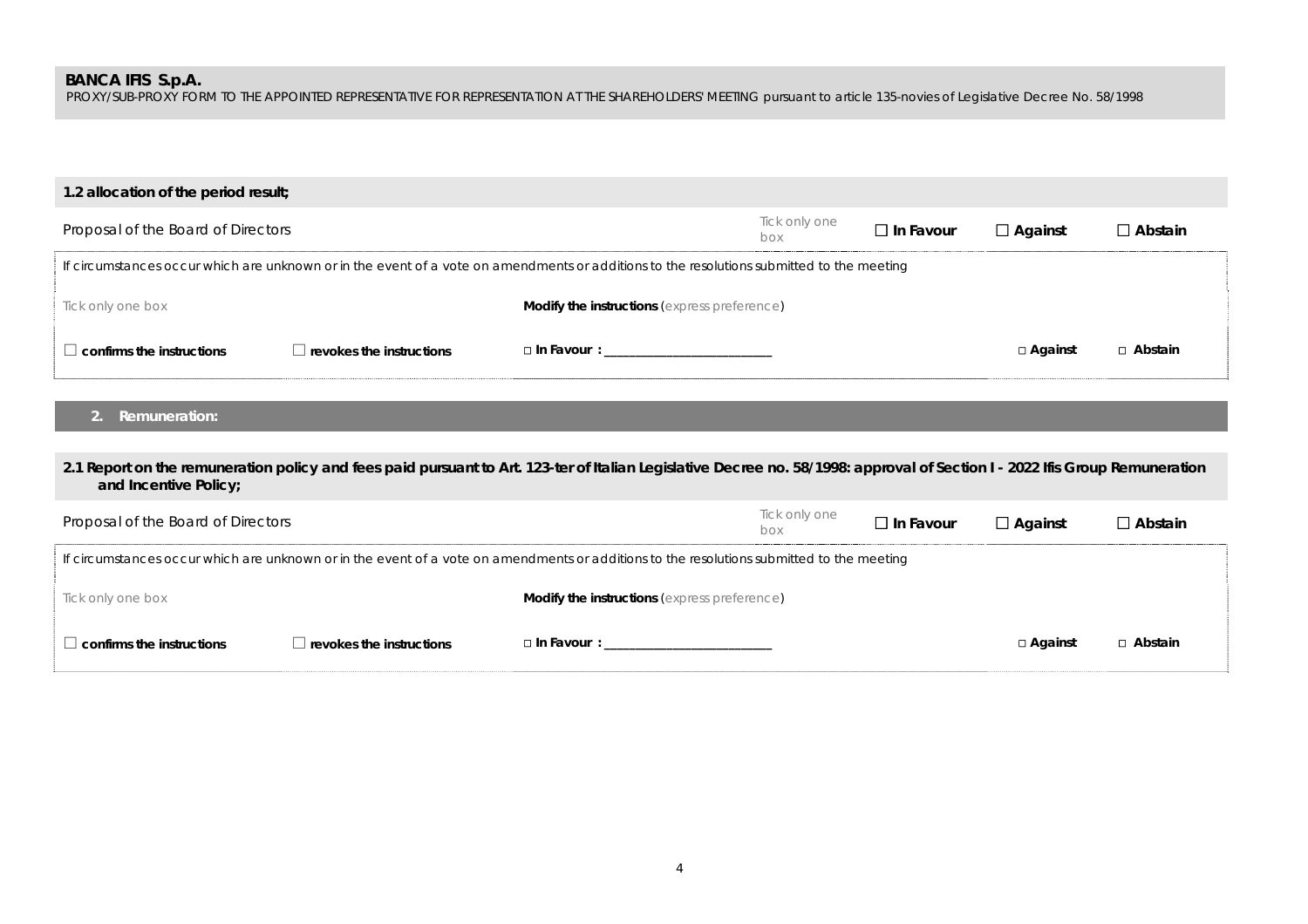PROXY/SUB-PROXY FORM TO THE APPOINTED REPRESENTATIVE FOR REPRESENTATION AT THE SHAREHOLDERS' MEETING pursuant to article 135-novies of Legislative Decree No. 58/1998

## **2.2 Report on the remuneration policy and fees paid pursuant to Art. 123-ter of Italian Legislative Decree no. 58/1998: non-binding resolution on Section II - Information on fees paid in FY 2021;**

| Proposal of the Board of Directors                                                                                                        |                                                                    |                                                                                                                                                                          | Tick only one<br>box | $\Box$ In Favour | $\Box$ Against | $\Box$ Abstain |  |  |
|-------------------------------------------------------------------------------------------------------------------------------------------|--------------------------------------------------------------------|--------------------------------------------------------------------------------------------------------------------------------------------------------------------------|----------------------|------------------|----------------|----------------|--|--|
| If circumstances occur which are unknown or in the event of a vote on amendments or additions to the resolutions submitted to the meeting |                                                                    |                                                                                                                                                                          |                      |                  |                |                |  |  |
| Tick only one box                                                                                                                         |                                                                    | <b>Modify the instructions (express preference)</b>                                                                                                                      |                      |                  |                |                |  |  |
| $\Box$ confirms the instructions                                                                                                          | $\Box$ revokes the instructions                                    | $\Box$ In Favour :                                                                                                                                                       |                      |                  | □ Against      | □ Abstain      |  |  |
|                                                                                                                                           |                                                                    | 2.3 Remuneration plan based on the assignment of Banca Ifis shares for certain corporate figures described in the information document drawn up pursuant to Art. 114-bis |                      |                  |                |                |  |  |
|                                                                                                                                           | of the Consolidated Law on Finance and related implementing rules; |                                                                                                                                                                          |                      |                  |                |                |  |  |
| Proposal of the Board of Directors                                                                                                        |                                                                    |                                                                                                                                                                          | Tick only one<br>box | $\Box$ In Favour | $\Box$ Against | $\Box$ Abstain |  |  |
| If circumstances occur which are unknown or in the event of a vote on amendments or additions to the resolutions submitted to the meeting |                                                                    |                                                                                                                                                                          |                      |                  |                |                |  |  |
| Tick only one box                                                                                                                         |                                                                    | <b>Modify the instructions (express preference)</b>                                                                                                                      |                      |                  |                |                |  |  |

| es the instructions.<br>$r \alpha$<br>^'^ | - 1<br>Favour | □ Against | Abstain |
|-------------------------------------------|---------------|-----------|---------|
|                                           |               |           |         |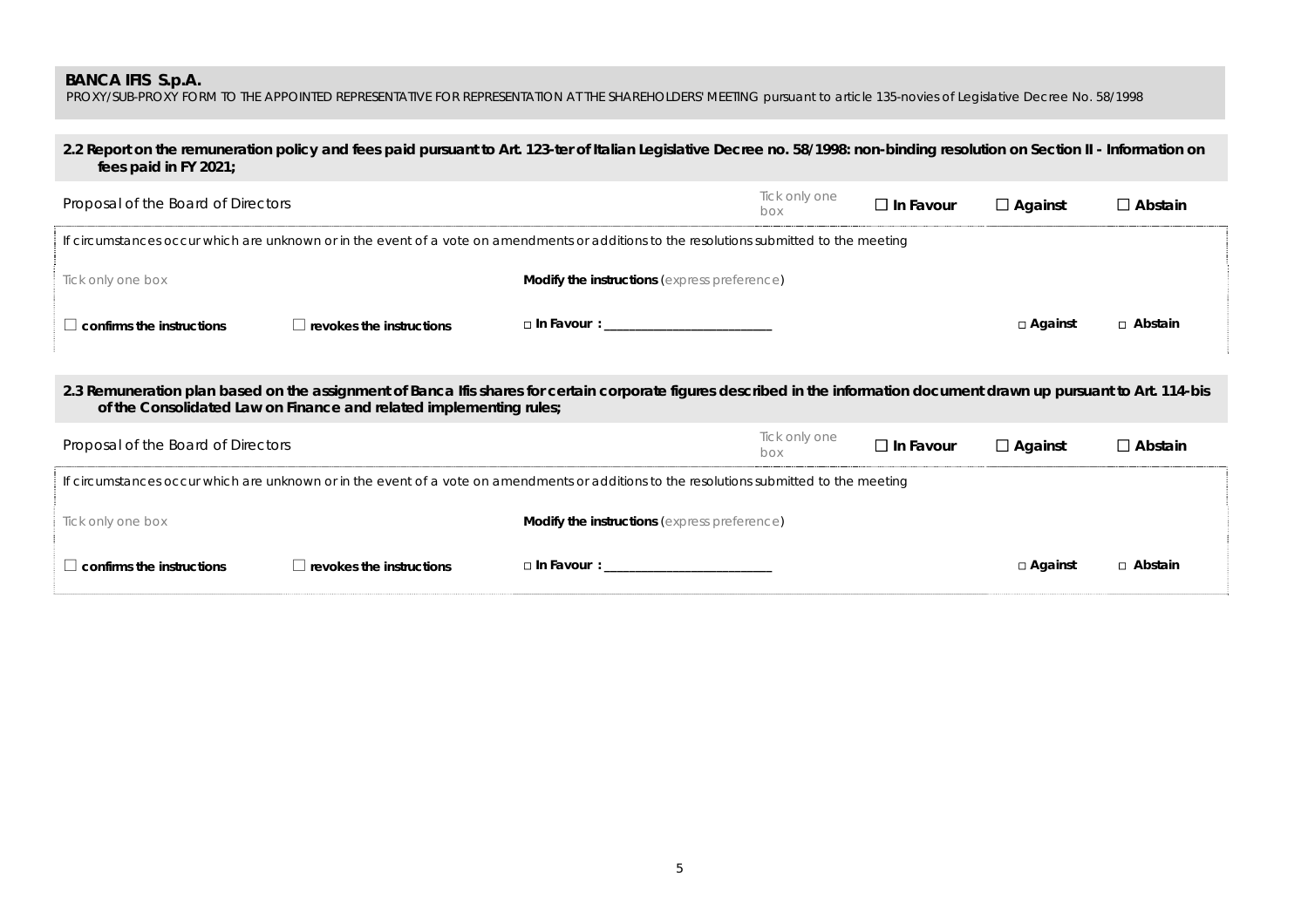PROXY/SUB-PROXY FORM TO THE APPOINTED REPRESENTATIVE FOR REPRESENTATION AT THE SHAREHOLDERS' MEETING pursuant to article 135-novies of Legislative Decree No. 58/1998

#### **3. Board of Directors:**

| 3.1 determination of the number of members of the Board of Directors;                                                                        |                                 |                                                     |                   |                 |                |                |  |  |  |
|----------------------------------------------------------------------------------------------------------------------------------------------|---------------------------------|-----------------------------------------------------|-------------------|-----------------|----------------|----------------|--|--|--|
| Proposal of resolution (if submitted by the holder of voting rights and published by the issuer)<br>Tick only one<br>$\Box$ In Favour<br>box |                                 |                                                     |                   |                 | $\Box$ Against | $\Box$ Abstain |  |  |  |
| If circumstances occur which are unknown or in the event of a vote on amendments or additions to the resolutions submitted to the meeting    |                                 |                                                     |                   |                 |                |                |  |  |  |
| Tick only one box                                                                                                                            |                                 | Modify the instructions (express preference)        |                   |                 |                |                |  |  |  |
| $\Box$ confirms the instructions                                                                                                             | $\Box$ revokes the instructions | $\Box$ In Favour :                                  |                   |                 | □ Against      | □ Abstain      |  |  |  |
| 3.2 appointment of the members of the Board of Directors;                                                                                    |                                 |                                                     |                   |                 |                |                |  |  |  |
| Indicate the number of the chosen list or against / abstained with reference to all the lists                                                |                                 |                                                     | Tick only one box | $\Box$ List No. | $\Box$ Against | $\Box$ Abstain |  |  |  |
| If circumstances occur which are unknown or in the event of a vote on amendments or additions to the resolutions submitted to the meeting    |                                 |                                                     |                   |                 |                |                |  |  |  |
| Tick only one box                                                                                                                            |                                 | <b>Modify the instructions (express preference)</b> |                   |                 |                |                |  |  |  |
| confirms the instructions<br>$\Box$ revokes the instructions                                                                                 |                                 | $\Box$ In Favour $\colon$                           |                   |                 | □ Against      | ⊓ Abstain      |  |  |  |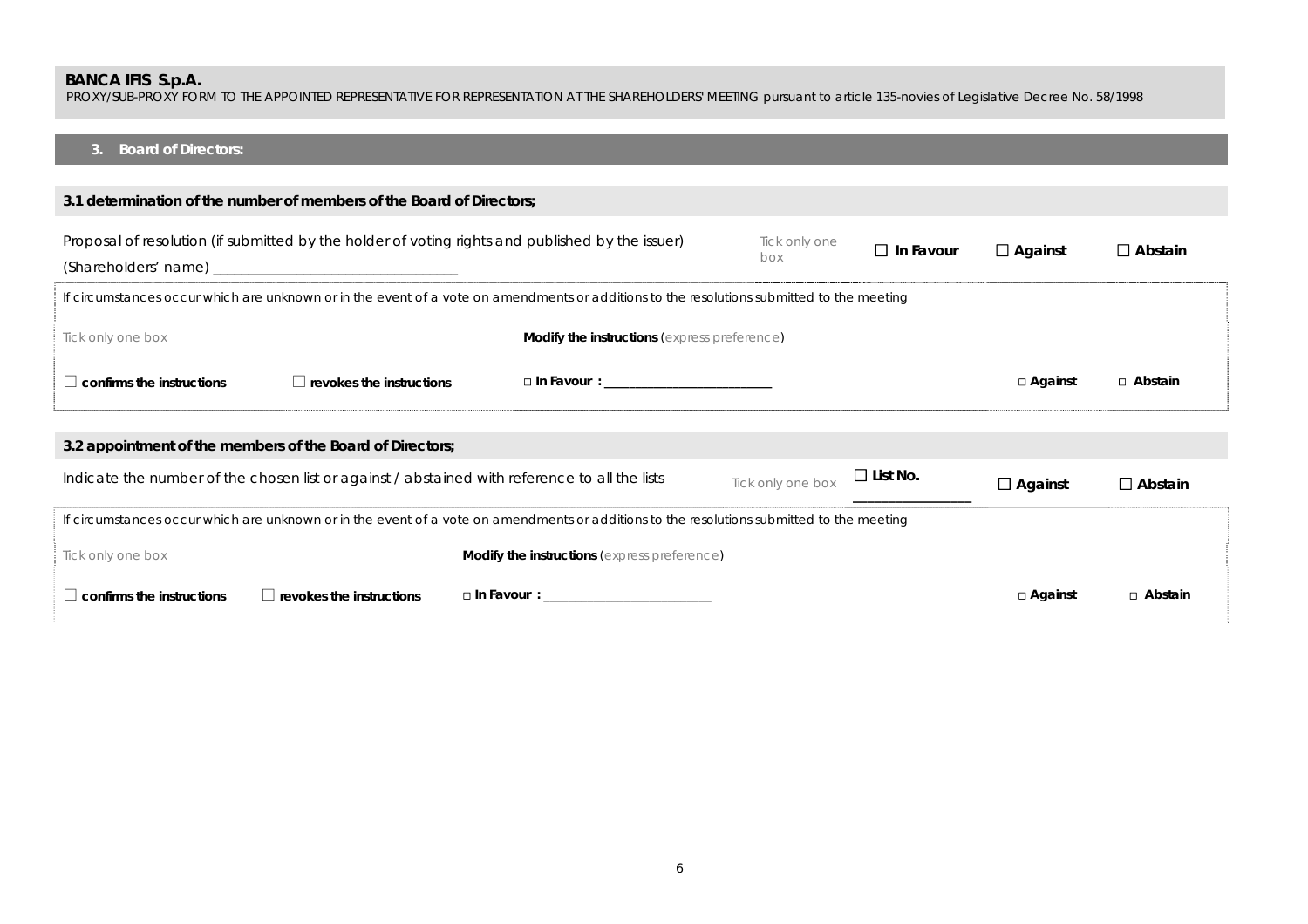PROXY/SUB-PROXY FORM TO THE APPOINTED REPRESENTATIVE FOR REPRESENTATION AT THE SHAREHOLDERS' MEETING pursuant to article 135-novies of Legislative Decree No. 58/1998

| 3.3 determination of term of office;                                                                                                      |                                              |                      |                  |                |                |  |  |
|-------------------------------------------------------------------------------------------------------------------------------------------|----------------------------------------------|----------------------|------------------|----------------|----------------|--|--|
| Proposal of resolution (if submitted by the holder of voting rights and published by the issuer)                                          |                                              | Tick only one<br>box | $\Box$ In Favour | $\Box$ Against | $\Box$ Abstain |  |  |
| If circumstances occur which are unknown or in the event of a vote on amendments or additions to the resolutions submitted to the meeting |                                              |                      |                  |                |                |  |  |
| Tick only one box                                                                                                                         | Modify the instructions (express preference) |                      |                  |                |                |  |  |
| confirms the instructions<br>$\Box$ revokes the instructions                                                                              | $\Box$ In Favour :                           |                      |                  | □ Against      | □ Abstain      |  |  |
|                                                                                                                                           |                                              |                      |                  |                |                |  |  |
| 3.4 determination of the remuneration of the members of the Board of Directors;                                                           |                                              |                      |                  |                |                |  |  |
| Proposal of resolution (if submitted by the holder of voting rights and published by the issuer)                                          |                                              | Tick only one<br>box | $\Box$ In Favour | $\Box$ Against | $\Box$ Abstain |  |  |
| If circumstances occur which are unknown or in the event of a vote on amendments or additions to the resolutions submitted to the meeting |                                              |                      |                  |                |                |  |  |
| Tick only one box                                                                                                                         | Modify the instructions (express preference) |                      |                  |                |                |  |  |
| confirms the instructions<br>$\Box$ revokes the instructions                                                                              | □ In Favour : _____________________________  |                      |                  | □ Against      | □ Abstain      |  |  |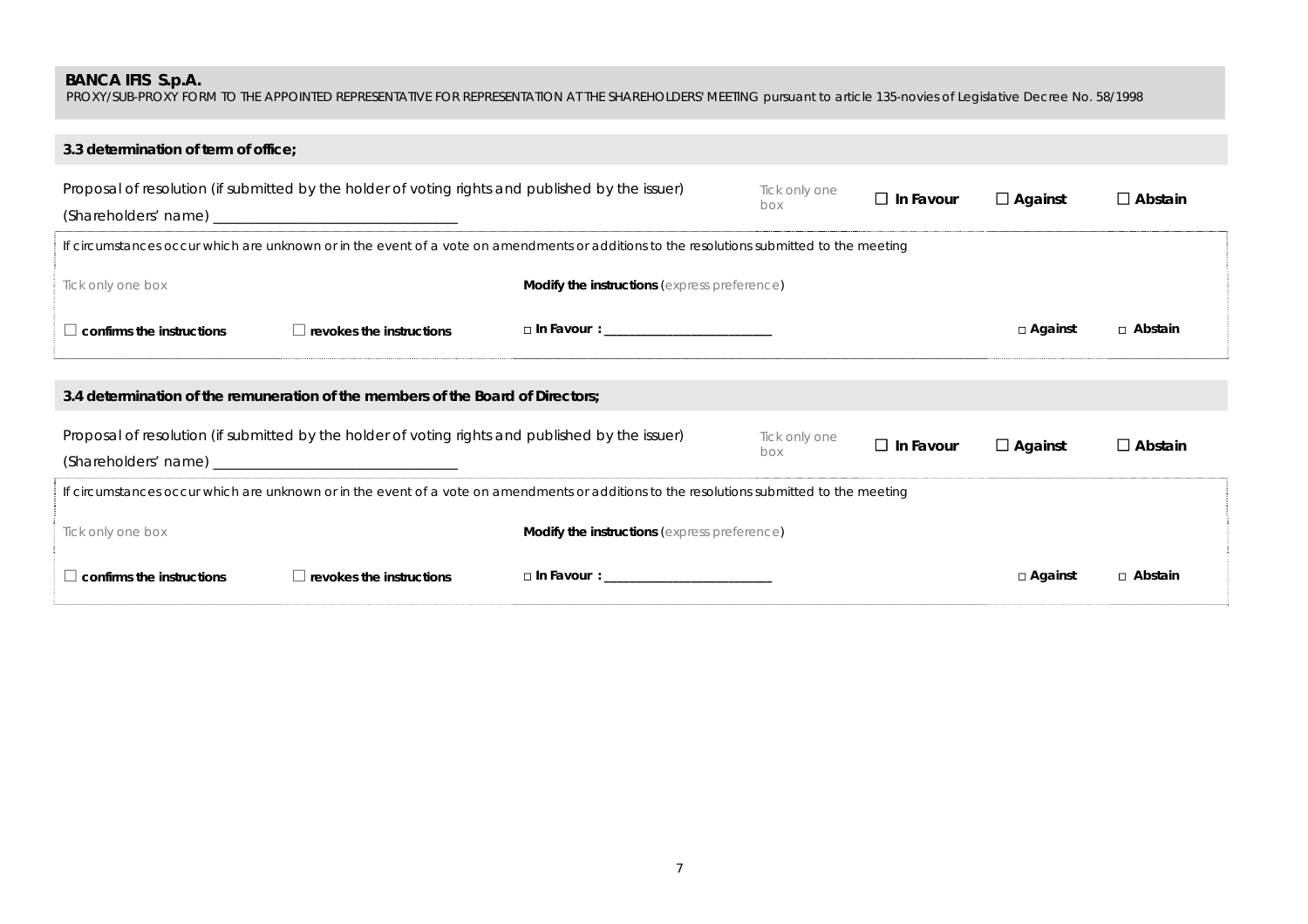PROXY/SUB-PROXY FORM TO THE APPOINTED REPRESENTATIVE FOR REPRESENTATION AT THE SHAREHOLDERS' MEETING pursuant to article 135-novies of Legislative Decree No. 58/1998

#### **4. Board of Auditors:**

|                                                                                                                                           |                                 | 4.1 appointment of the members of the Board of Auditors for the three-year period 2022-2024;                                              |                      |                  |                |                |
|-------------------------------------------------------------------------------------------------------------------------------------------|---------------------------------|-------------------------------------------------------------------------------------------------------------------------------------------|----------------------|------------------|----------------|----------------|
| Indicate the number of the chosen list or against / abstained with reference to all the lists                                             |                                 |                                                                                                                                           | Tick only one box    | $\Box$ List No.  | $\Box$ Against | $\Box$ Abstain |
|                                                                                                                                           |                                 | If circumstances occur which are unknown or in the event of a vote on amendments or additions to the resolutions submitted to the meeting |                      |                  |                |                |
| Tick only one box                                                                                                                         |                                 | Modify the instructions (express preference)                                                                                              |                      |                  |                |                |
| $\Box$ confirms the instructions                                                                                                          | $\Box$ revokes the instructions | □ In Favour : _____________________________                                                                                               |                      |                  | $\Box$ Against | □ Abstain      |
| 4.2 determination of the remuneration of the members of the Board of Auditors;                                                            |                                 |                                                                                                                                           |                      |                  |                |                |
|                                                                                                                                           |                                 | Proposal of resolution (if submitted by the holder of voting rights and published by the issuer)                                          | Tick only one<br>box | $\Box$ In Favour | $\Box$ Against | $\Box$ Abstain |
|                                                                                                                                           |                                 | If circumstances occur which are unknown or in the event of a vote on amendments or additions to the resolutions submitted to the meeting |                      |                  |                |                |
| Tick only one box                                                                                                                         |                                 | <b>Modify the instructions</b> (express preference)                                                                                       |                      |                  |                |                |
| $\Box$ confirms the instructions                                                                                                          | $\Box$ revokes the instructions | □ In Favour : ______________________________                                                                                              |                      |                  | $\Box$ Against | □ Abstain      |
| 5.                                                                                                                                        |                                 | Directors and Officers (D&O) third party liability insurance policy; related and consequent resolutions;                                  |                      |                  |                |                |
| Proposal of the Board of Directors                                                                                                        |                                 |                                                                                                                                           | Tick only one<br>box | $\Box$ In Favour | $\Box$ Against | $\Box$ Abstain |
| If circumstances occur which are unknown or in the event of a vote on amendments or additions to the resolutions submitted to the meeting |                                 |                                                                                                                                           |                      |                  |                |                |
| Tick only one box                                                                                                                         |                                 | <b>Modify the instructions</b> (express preference)                                                                                       |                      |                  |                |                |
| $\Box$ confirms the instructions                                                                                                          | $\Box$ revokes the instructions | □ In Favour : ____________________                                                                                                        |                      |                  | □ Against      | □ Abstain      |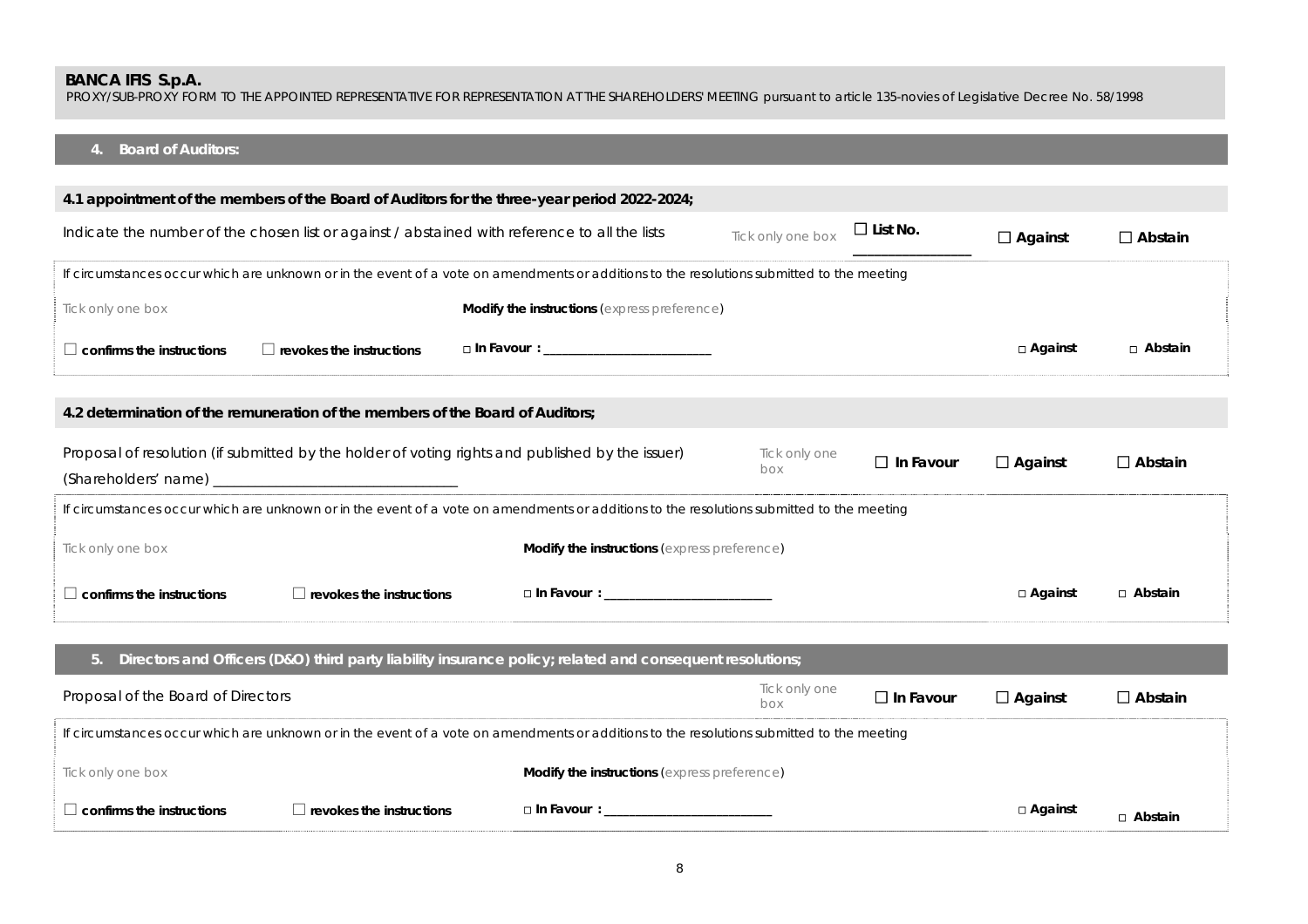PROXY/SUB-PROXY FORM TO THE APPOINTED REPRESENTATIVE FOR REPRESENTATION AT THE SHAREHOLDERS' MEETING pursuant to article 135-novies of Legislative Decree No. 58/1998

**6. Proposal of the Board of Auditors pursuant to Art. 13 of Italian Legislative Decree no. 39/2010 for the assignment of the appointment for the statutory auditor for financial years 2023-2031; related and consequent resolutions;** 

| Proposal of the Board of Auditors                                                                                                         |                                 |                                                     | Tick only one<br>box | $\Box$ In Favour | $\Box$ Against | $\Box$ Abstain |  |
|-------------------------------------------------------------------------------------------------------------------------------------------|---------------------------------|-----------------------------------------------------|----------------------|------------------|----------------|----------------|--|
| If circumstances occur which are unknown or in the event of a vote on amendments or additions to the resolutions submitted to the meeting |                                 |                                                     |                      |                  |                |                |  |
| Tick only one box                                                                                                                         |                                 | <b>Modify the instructions (express preference)</b> |                      |                  |                |                |  |
| $\Box$ confirms the instructions                                                                                                          | $\Box$ revokes the instructions | $\Box$ In Favour :                                  |                      |                  | $\Box$ Against | $\Box$ Abstain |  |

### **7. Appointment for the statutory audit of the accounts: integration of the fees; related and consequent resolutions.**

| Proposal of the Board of Directors, based on the motivated proposal of the Board of Auditors                                              |                                 |                                                     | Tick only one<br>box | $\Box$ In Favour | $\Box$ Against | $\Box$ Abstain |  |
|-------------------------------------------------------------------------------------------------------------------------------------------|---------------------------------|-----------------------------------------------------|----------------------|------------------|----------------|----------------|--|
| If circumstances occur which are unknown or in the event of a vote on amendments or additions to the resolutions submitted to the meeting |                                 |                                                     |                      |                  |                |                |  |
| Tick only one box                                                                                                                         |                                 | <b>Modify the instructions (express preference)</b> |                      |                  |                |                |  |
| $\Box$ confirms the instructions                                                                                                          | $\Box$ revokes the instructions | $\Box$ In Favour :                                  |                      |                  | □ Against      | □ Abstain      |  |

 *(Place and Date) \* (*Signature) \*

σ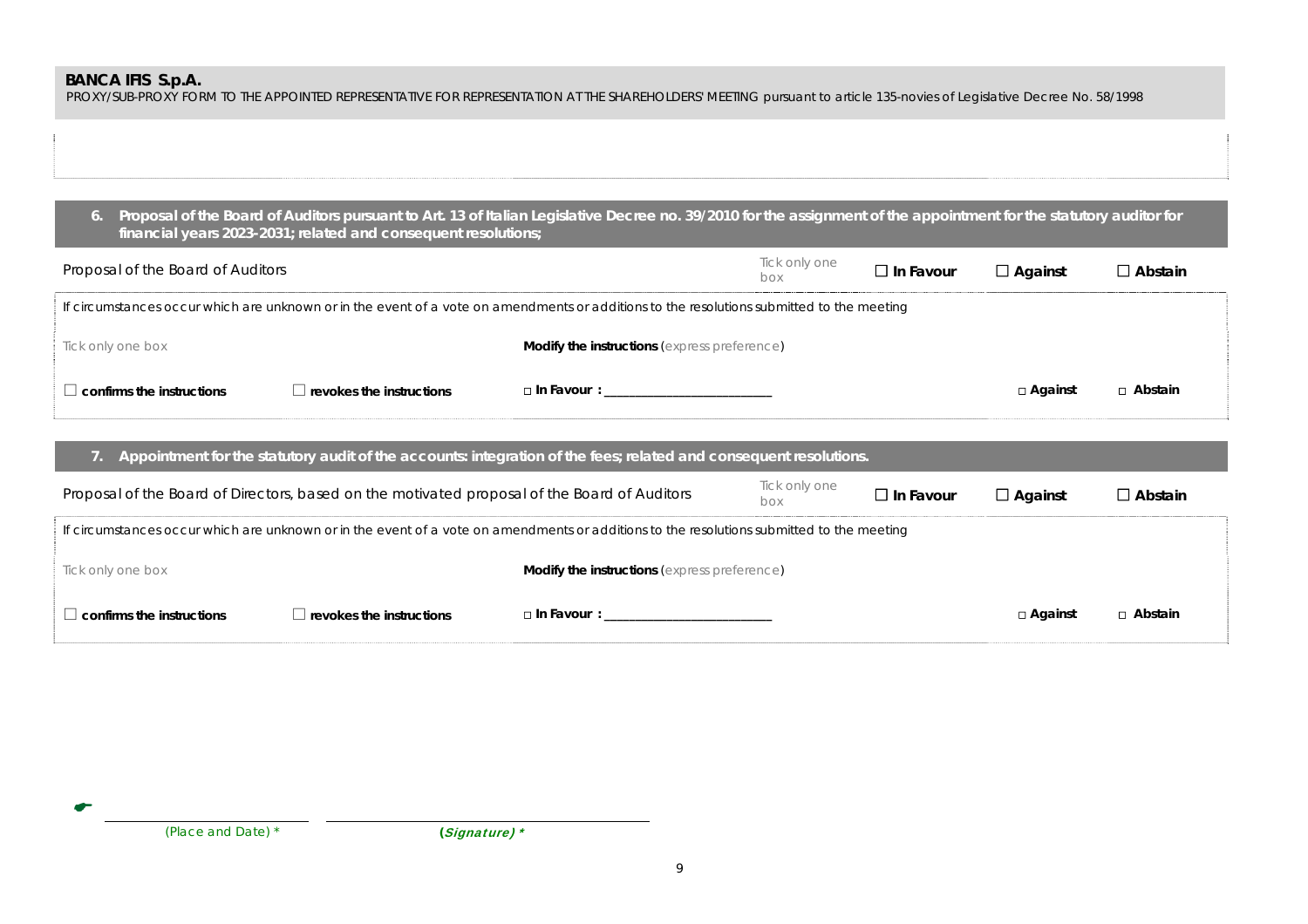PROXY/SUB-PROXY FORM TO THE APPOINTED REPRESENTATIVE FOR REPRESENTATION AT THE SHAREHOLDERS' MEETING pursuant to article 135-novies of Legislative Decree No. 58/1998

## **DIRECTORS' LIABILITY ACTION**

In case of vote on a directors' liability action pursuant to art. 2393, paragraph 2, of the civil code, proposed by the shareholders on the occasion of the approval of the financial statements, the undersigned appoints the Appointed Representative to vote as follows:

*Tick only one box*  **In Favour Against Abstain**

 $\bullet$ 

 *(Place and Date) \* (*Signature) \*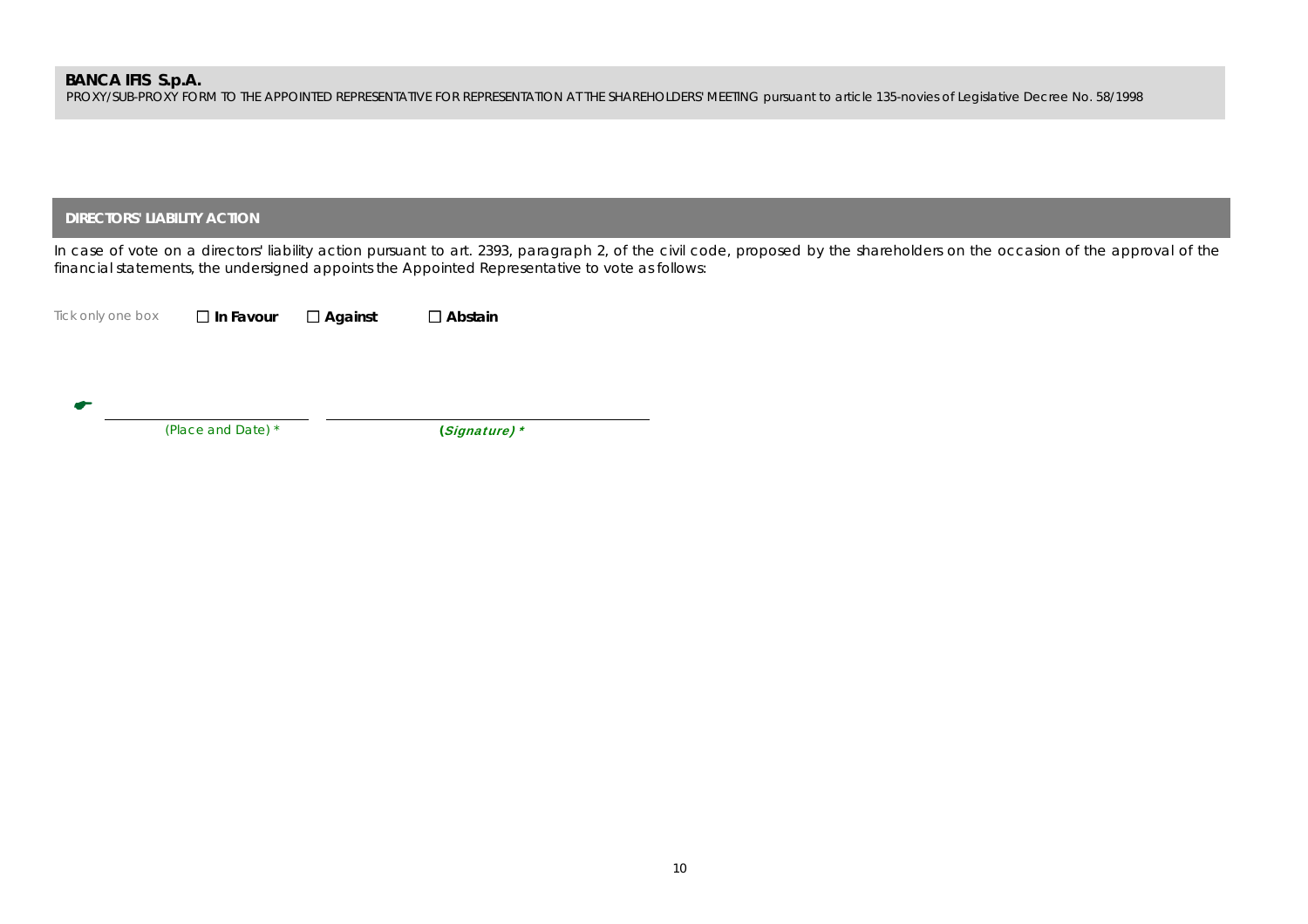PROXY/SUB-PROXY FORM TO THE APPOINTED REPRESENTATIVE FOR REPRESENTATION AT THE SHAREHOLDERS' MEETING pursuant to article 135-novies of Legislative Decree No. 58/1998

### **INSTRUCTIONS FOR THE FILLING AND SUBMISSION**

### **The person entitled to do so must request the depositary intermediary to issue the communication for participation in the shareholders' meeting referred to the Art. 83 sexies, Legislative Decree 58/1998)**

- -The proxy must be dated and signed by the delegating party.
- -Representation may be conferred only for single meetings, with effect also for subsequent calls.
- In the case of co-ownership of shares, the proxy must always be issued with the signature of all the co-owners.
- (1) Indicate the number of the securities custody account and the denomination of the depositary intermediary. The information can be obtained from the account statement provided by the intermediary.

\_\_\_\_\_\_\_\_\_\_\_\_\_\_\_\_\_\_\_\_\_\_\_\_\_\_\_\_\_\_\_\_\_\_\_\_\_\_\_\_\_\_\_\_\_\_\_\_\_\_\_\_\_\_\_\_\_\_\_\_\_\_\_\_\_\_\_\_\_\_\_\_\_\_\_\_\_\_\_\_\_\_\_\_\_\_\_\_\_\_\_\_\_\_\_\_\_\_\_\_\_\_\_\_\_\_\_\_\_\_\_\_\_\_\_\_\_\_\_\_\_\_\_\_\_\_\_\_\_\_\_\_\_\_\_\_\_\_\_\_\_\_\_\_\_\_\_\_\_\_\_\_\_\_\_\_\_\_\_\_\_\_\_

- (2) Indicate the Communication reference for the Meeting issued by the depositary intermediary upon request from the person entitled to vote.
- (3) Specify the name and surname/denomination of the holder of voting rights (and the signatory of the Proxy Form and voting instructions, if different).

The proxy with the relating voting instructions shall be received together with:

- a copy of an identification document with current validity of the proxy grantor or
- in case the proxy grantor is a legal person, a copy of an identification document with current validity of the interim legal representative or other person empowered with suitable powers, together with adequate documentation to state its role and powers,

(in the event of a sub-proxy, the following must be sent to the Appointed Representative as an annex to the sub-proxy form: i) the documentation indicated in the preceding paragraph, referring to both the holder of the voting right and his/her proxy; ii) a copy of the proxy issued by the holder of the voting right to his/her proxy)

by one of the following alternative methods:

- i) transmission of an electronically reproduced copy (PDF) to the certified email address assemblee2022@pec.spafid.it (subject line "Proxy for BANCA IFIS 2022 Shareholders' Meeting") from one's own certified email address (or, failing that, from one's own ordinary email address, in which case the proxy with voting instructions must be signed with a qualified or digital electronic signature);
- transmission of the original, by courier or registered mail with return receipt, to the following address: Spafid S.p.A., Foro Buonaparte 10, 20121 Milan (Ref. "Proxy for BANCA IFIS 2022 Shareholders' Meeting"), **sending a copy reproduced electronically (PDF**) in advance by ordinary e-mail to assemblee2022@pec.spafid.it (subject line: "Proxy for BANCA IFIS 2022 Shareholders' Meeting")

## **The proxy must be received no later than 6:00 p.m. on the day before the date of the meeting (and in any case before the opening of the meeting). The proxy pursuant to art. 135-novies, Legislative Decree no. 58/1998 and the related voting instructions may always be revoked within the aforesaid deadline.**

N.B. For any additional clarification regarding the issue of proxies (and in particular regarding how to complete and send the proxy form and voting instructions), authorized to participate in the general meeting can contact Spafid S.p.A. by email to the following address confidential@spafid.it or by phone at the following telephone numbers (+39) 02.80687319 – 02.80687335 (during open office hours from 9:00 a.m. to 5:00 p.m.).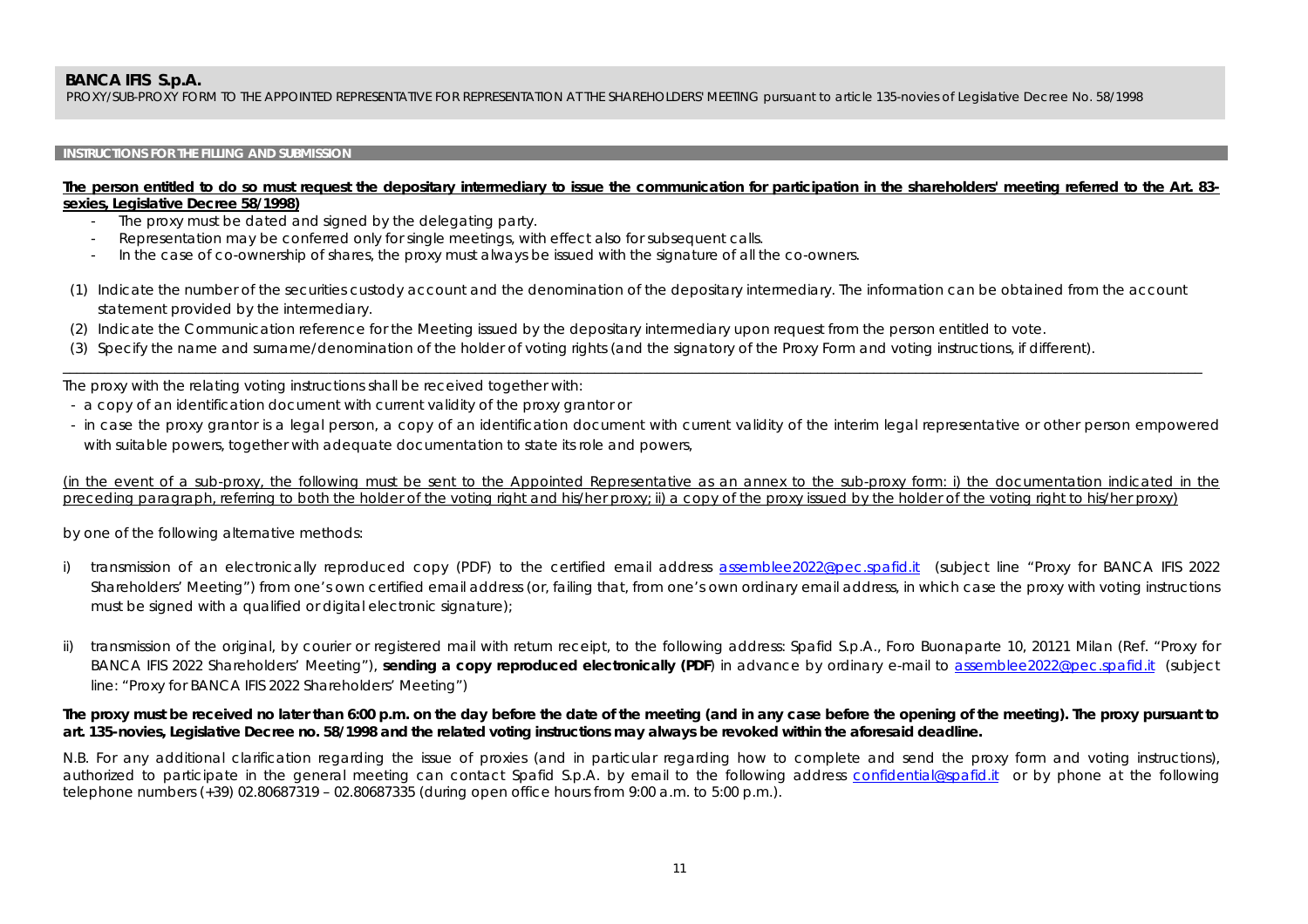PROXY/SUB-PROXY FORM TO THE APPOINTED REPRESENTATIVE FOR REPRESENTATION AT THE SHAREHOLDERS' MEETING pursuant to article 135-novies of Legislative Decree No. 58/1998

#### **INFORMATION NOTICE PURSUANT TO ARTICLES 13 AND 14 OF REGULATION EU 2016/679 AND CURRENT NATIONAL LEGISLATION ON PROTECTION OF PERSONAL DATA**

Pursuant to Regulation EU 2016/679 (hereinafter "**GDPR Regulation**" or "**GDPR**") and current national legislation on data protection (hereinafter, together with GDPR, "**Privacy Legislation**"), Spafid S.p.A. with registered office in Milan, Via Filodrammatici 10 (hereinafter the "**Company**" or "**the Controller**") as data controller, is required to an information notice on the use of personal data.

#### **a) Purpose of the processing and why your personal data is required**

All personal data are processed, in compliance with legal provisions and privacy obligations, for activities strictly connected and necessary for the following purposes: (i) purposes that are strictly connected and functional to the execution of contractual obligations, arising from the mandate conferred by the Delegator (or his representative) to the Appointed Representative, concerning representation at the Shareholders' Meeting and the expression of the vote; (ii) purposes connected with law obligations, regulations, European laws, and instructions from competent Authorities or Supervisory and control or bodies. The provision of personal data for such purposes is mandatory. Failure to provide your data will make it impossible for the Company to allow the delegate to participate in the Shareholders' Meeting.

#### **b) Legal ground**

Legal ground is compliance with laws, execution of contractual obligations or express consent of the data subject.

#### **c) Processing logics**

The processing of your personal data will take place in compliance with the provisions of the Privacy Law, by means of paper, computer or telematic tools, with logic strictly related to the purposes indicated and, in any case, with methods suitable to guarantee security and confidentiality in accordance with the Privacy Law.

#### **d) Categories of data processed**

In relation to the purposes described above, the Company processes Your personal data (such as i.e. name, surname, address, telephone number, email address, date of birth, identity card, fiscal code, nationality).

#### **e) Communication and dissemination of data**

In order to achieve the purposes listed under letter a), Your personal data will be communicated to the Company employees acting as autorhized encharged of processing. Moreover, your data may be communicated to: a) other Group companies and to subjects that provide support services for the execution of the contract; b) the Issuer of financial instruments in relation to which proxy is conferred, for the fulfilments inherent to representation in the shareholders' meeting and the expression of the vote, the recording and updating of the shareholders' register; c) other subjects, in fulfilment of an obligation of law, regulation or Community legislation, or on the basis of provisions given by Authorities legitimated to do so by law or by supervisory and control bodies. A full and updated list of Group Companies and/or third parties that might receive Your personal data is available at www.spafid.it - "Privacy" section. Your personal data might be transmitted outside the European Union only following an adequacy decision by the European Commission or in presence of adequate safeguards under Privacy Regulation (including binding corporate rules and standard data protection clauses).Personal data processed by the Company are not subject to dissemination.

#### **f) Data retention**

In accordance with the principles of proportionality and necessity, personal data will be stored in a form that allows the data subject identification for a period of time not exceeding the achievement of the purposes for which they where processed, therefore taking into account:

 - the need to continue to retain personal data collected for the purpose of offering the services agreed with the user or protecting the legitimate interest of the Controller, as described in the abovementioned purposes,

- the existence of specific regulatory or contractual obligations that require data processing and retention for specific periods of time. The Company adopts reasonable measures to guarantee that incorrect personal data are corrected or deleted.

#### **g) Rights of the data subject**

Data subjects have the right at any time to obtain from the Controller confirmation as to whether personal data concerning him or her are being processed, and to know the content and source, verify their accuracy or request their integration or update, or correction (artt. 15 and 16 of GDPR).Moreover, data subjects have the right to request erasure, restriction of processing, withdrawal of consent, data portability and to complain with the supervisory authority and to oppose themselves in any case, on legitimate grounds, to their processing (art. 17 et seg. of GDPR). These rights may be exercised by written communication accompanied by a valid identity document of the person concerned to be sent to: privacy emittenti@spafid.it. The Controller, directly or through designated units, shall process your request and provide you, without undue delay, with the information on the action taken in respect of your request.

#### **h) Controller and Data Protection Officer**

The data controller is Società per Amministrazioni Fiduciarie "Spafid" S.p.A. with Headquarters at 10, Via Filodrammatici, Milan. Spafid has designated the Group's Data Protection Officer as the Data Protection Officer. The Data Protection Officer may be contacted at the following addresses:

• DPO.mediobanca@mediobanca.com

Società per Amministrazioni Fiduciarie

• dpomediobanca@pec.mediobanca.com

" SPAFID" S.p.A.